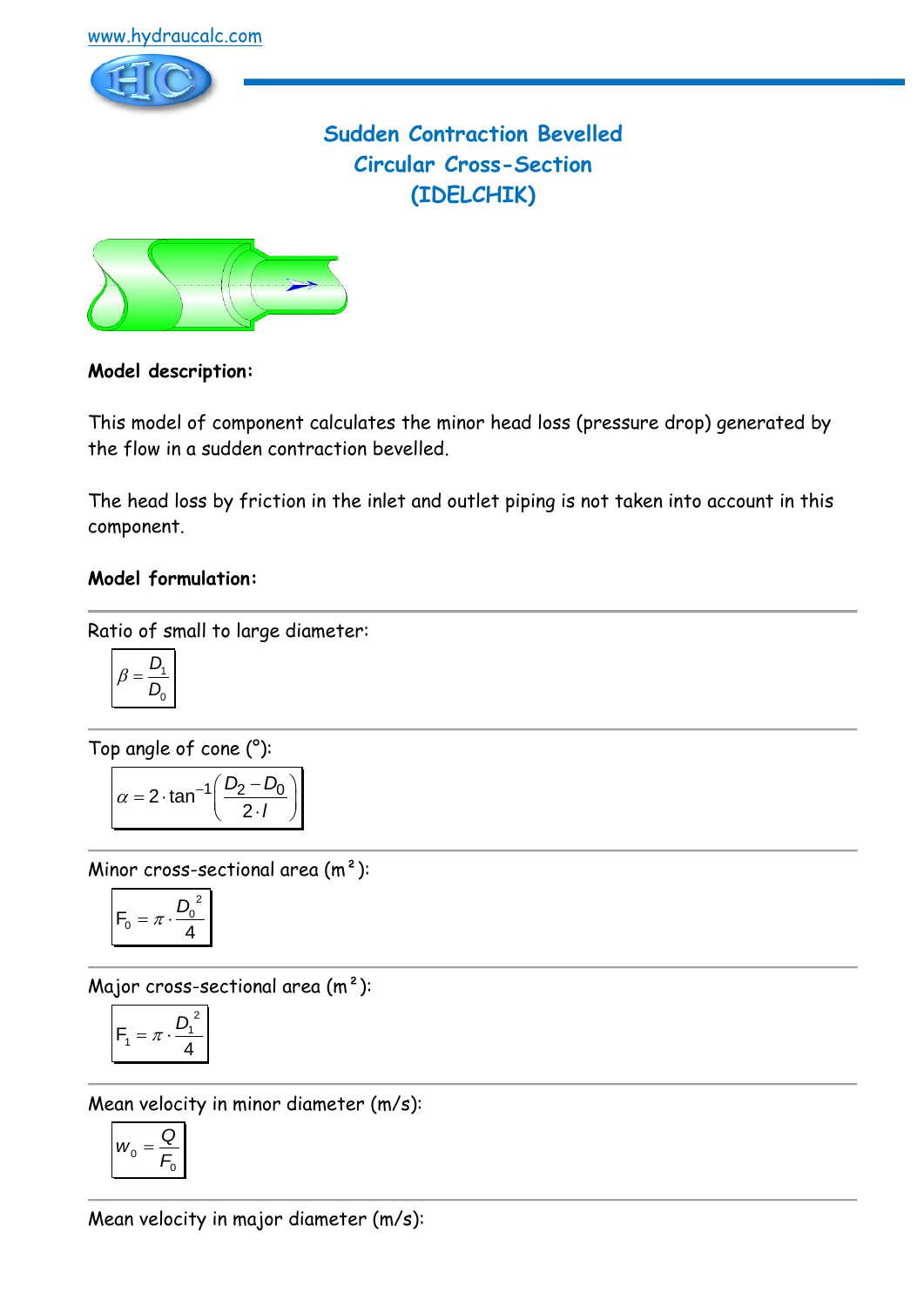$$
W_1 = \frac{Q}{F_1}
$$

Mass flow rate (kg/s):

$$
G=Q\cdot \rho
$$

Reynolds number in minor diameter:

$$
\mathsf{Re}_0 = \frac{w_0 \cdot D_0}{v}
$$

Reynolds number in major diameter:

$$
\left| \text{Re}_1 = \frac{W_1 \cdot D_1}{V} \right|
$$

Local resistance coefficient:

$$
\mathcal{L}_{loc} = \mathcal{L} \cdot \left(1 - \frac{F_0}{F_1}\right)^{3/4}
$$
 (11) diagram 4-9)



with:

$$
\mathcal{L}'' = f(\alpha, I/D_h)
$$
 (11 d)

([1] diagram 3-7)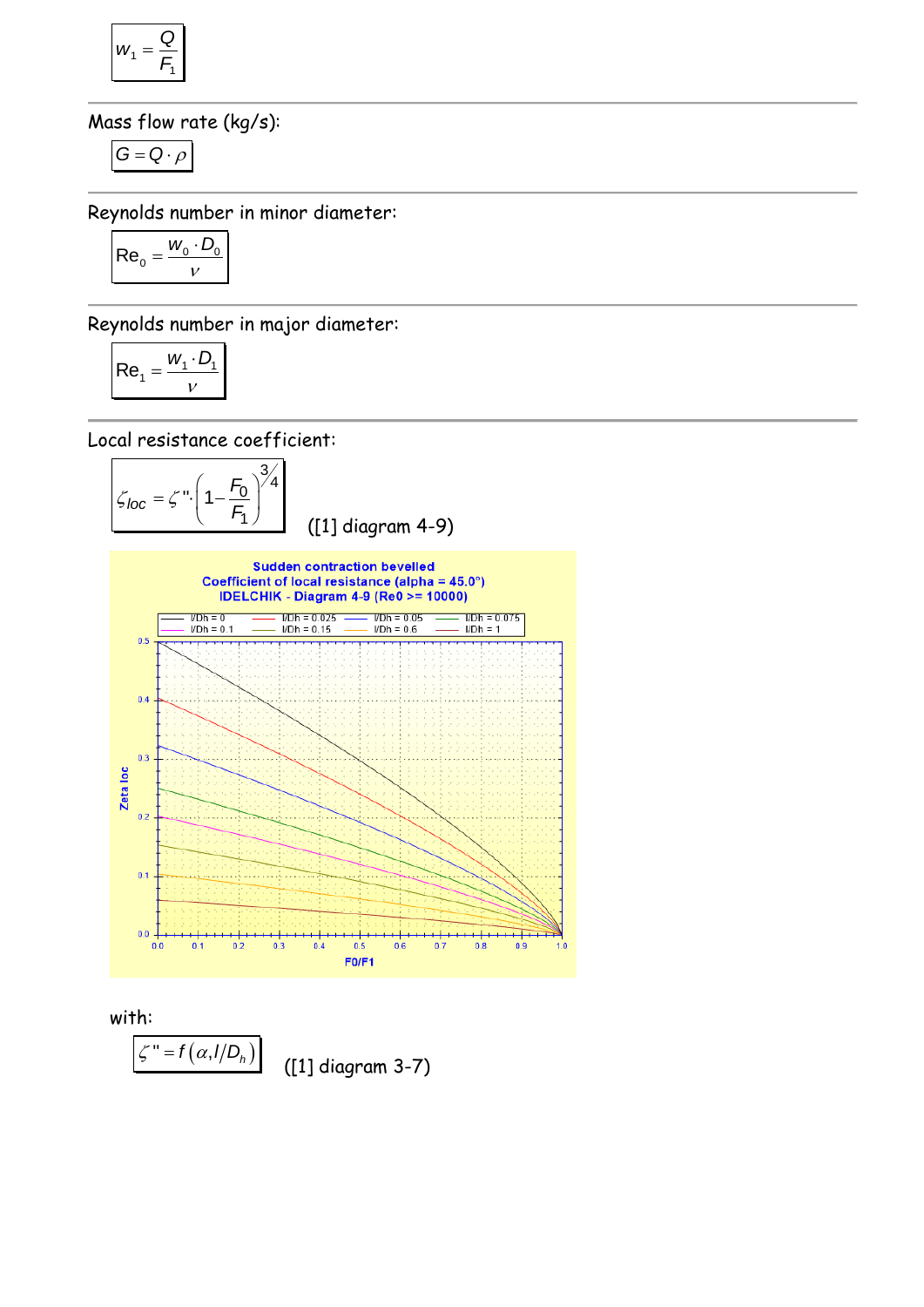

Total pressure loss coefficient (based on mean velocity in minor diameter):

$$
\zeta = \zeta_{loc}
$$

Total pressure loss (Pa):

$$
\Delta P = \zeta \cdot \frac{\rho \cdot w_0^2}{2}
$$

Total head loss of fluid (m):

$$
\Delta H = \zeta \cdot \frac{w_0^2}{2 \cdot g}
$$

Hydraulic power loss (W):

 $Wh = \Delta P \cdot Q$ 

#### **Symbols, Definitions, SI Units:**

- D<sup>0</sup> Minor diameter (m)
- D<sup>1</sup> Major diameter (m)
- D<sup>2</sup> Base diameter of the cone (m)
- $\beta$  Ratio of small to large diameter ()
- $F_0$  Minor cross-sectional area  $(m^2)$
- $F_1$  Major cross-sectional area  $(m^2)$
- $Q$  Volume flow rate  $(m^3/s)$
- G Mass flow rate (kg/s)
- $w_0$  Mean velocity in minor diameter  $(m/s)$
- $w_1$  Mean velocity in major diameter  $(m/s)$
- Re<sup>0</sup> Reynolds number in minor diameter ()
- Re<sup>1</sup> Reynolds number in major diameter ()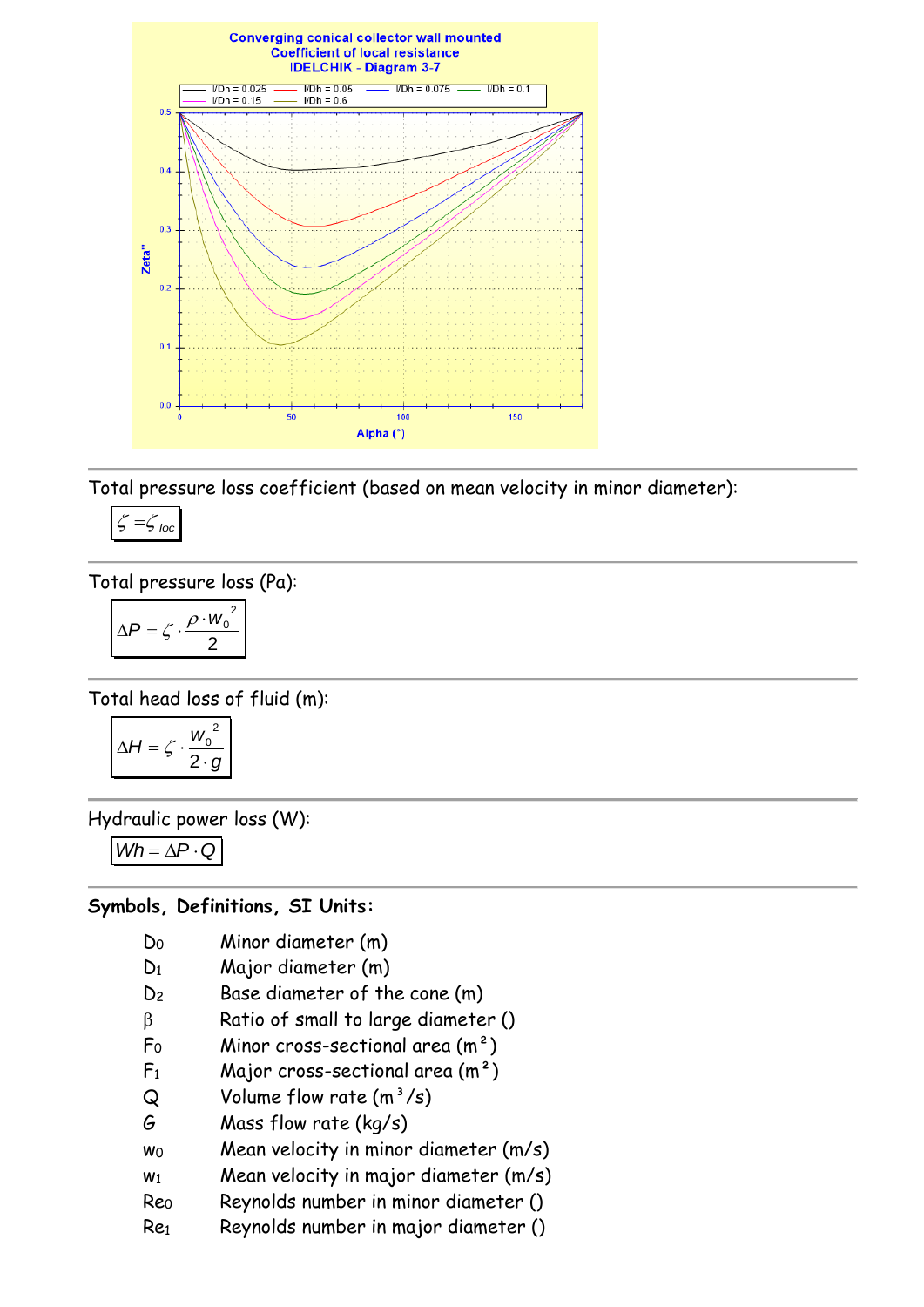| $\alpha$    | Top angle of cone $(2 \times$ bevel angle) $(°)$                                |
|-------------|---------------------------------------------------------------------------------|
|             | Bevel length (m)                                                                |
| $\zeta$ loc | Local resistance coefficient ()                                                 |
| ζ           | Total pressure loss coefficient (based on mean velocity in minor<br>diameter)() |
| $\Delta P$  | Total pressure loss (Pa)                                                        |
| $\Delta H$  | Total head loss of fluid (m)                                                    |
| Wh          | Hydraulic power loss (W)                                                        |
| $\rho$      | Fluid density $(kq/m^3)$                                                        |
| $\mathbf v$ | Fluid kinematic viscosity $(m^2/s)$                                             |
| q           | Gravitational acceleration $(m/s^2)$                                            |
|             |                                                                                 |

### **Validity range:**

- turbulent flow regime in pipe (Re<sub>0</sub>  $\geq 10^4$ )
- relative length of bevel  $(I/D_h)$  equal to or lower than 0.6 note: for relative lengths of bevel "l/Dh" greater than 0.6, the local pressure loss coefficient is extrapolated

### **Example of application:**



## **References:**

[1] Handbook of Hydraulic Resistance, 3rd Edition, I.E. Idelchik